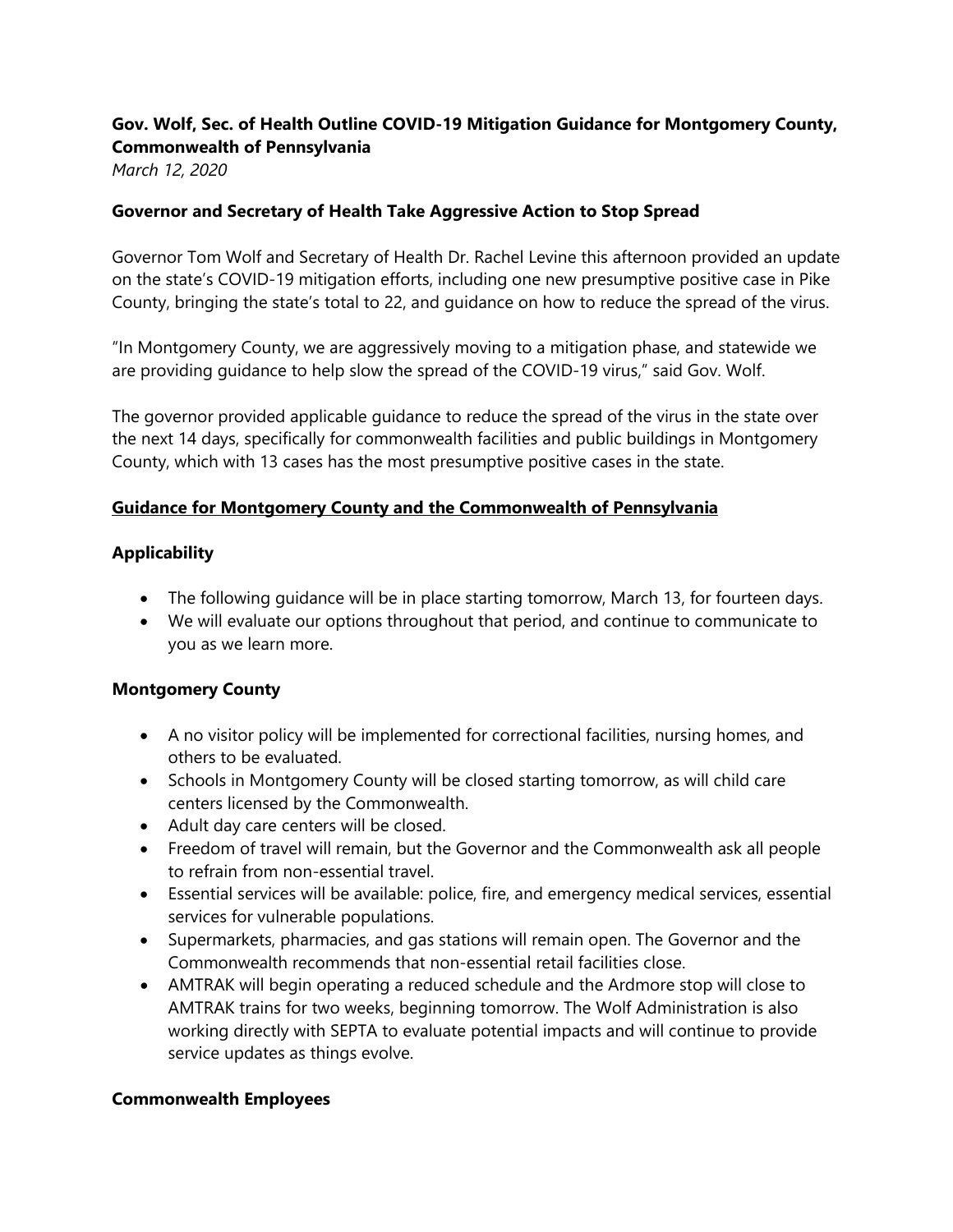- The Office of Administration will provide a message to all Commonwealth employees regarding those who work or live in Montgomery County.
- This includes individuals who live in Montgomery County and work in other counties and those who live in other counties and work in Montgomery County.
- Individuals will be instructed to work from home.
- The Commonwealth is authorizing a 10 workday paid absence for individuals who don't have telework capabilities.
- Facilities that are in Montgomery County that are Commonwealth facilities and provide essential services will remain open.
- Facilities that are administered by Montgomery County will follow the same procedures as the county.

## **Statewide**

- The Wolf Administration strongly encourages the suspension of large gatherings, events, conferences of 250 individuals or more.
- The Wolf Administration discourages individuals from traveling to recreational activities like gyms, movie theaters and shopping malls.
- The Wolf Administration encourages religious leaders to exercise discretion in order to mitigate the spread of illness.

State correctional facilities and veterans homes have already introduced a statewide visitor ban to ensure the safety of inmates, residents, staff and visitors.

## **COVID-19 Case Information Update**

The Department of Health advised that the state now has 22 presumptive positive cases of COVID-19, including one new presumptive positive case in Pike County – an adult who is in isolation at home and who came in contact with someone from another state who tested positive for COVID-19.

State presumptive positive totals as of 2 p.m. include:

Montgomery County: 13 Bucks County: 2 Philadelphia County: 1 Monroe County: 2 Delaware County: 1 Wayne County: 1 Northampton: 1 Pike County: 1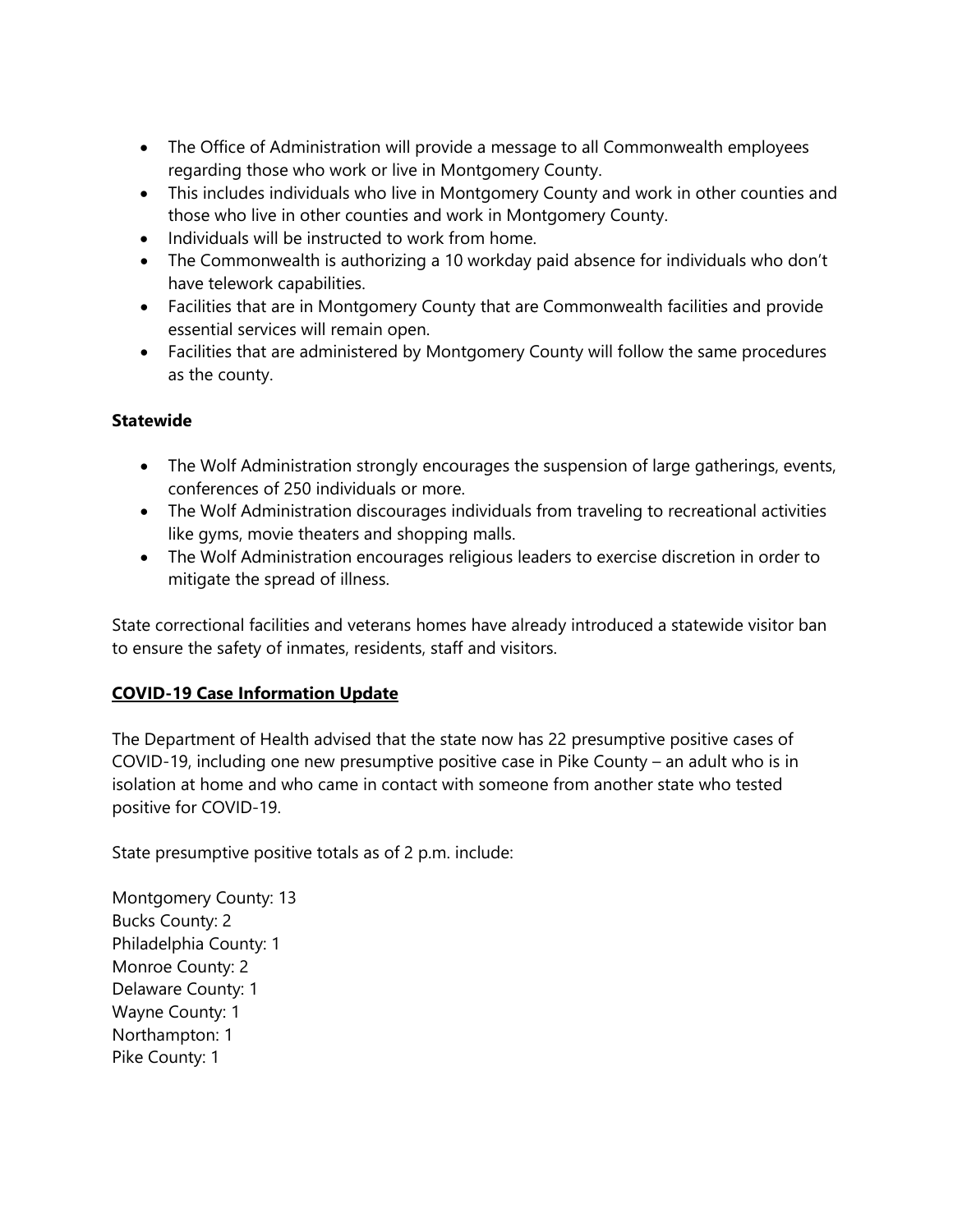The Department of Health stressed the role Pennsylvanians play in helping to reduce the spread of COVID-19:

- Wash your hands with soap and water for at least 20 seconds or use hand sanitizer if soap and water are not available.
- Cover any coughs or sneezes with your elbow, not your hands.
- Clean surfaces frequently.
- If you are sick, stay home until you are feeling better.

## **Quotes from Governor Tom Wolf and Secretary Rachel Levine**

"I strongly encourage the statewide suspension of large gatherings, events, conferences of 250 individuals or more and discourage people from traveling to recreational activities such as gyms, movie theaters and shopping malls," Gov. Wolf said. "And while people are free to travel, I ask that everyone refrain from non-essential travel. We all need to do our part to help stop the spread of the coronavirus. The time to do this is now. We cannot wait."

"Essential services in Montgomery County – police, fire, and emergency medical services, public transportation, essential services for vulnerable populations such as our facilities for people with intellectual disabilities and autism – will still be operational," Gov. Wolf said. "Supermarkets, pharmacies, and gas stations will remain open, but we do recommend that non-essential retail facilities close."

"This situation is quickly evolving, even for us here at the Department of Health," Dr. Levine said. "It can be overwhelming and scary to hear that you should stay home. Aside from practicing good health habits, we want you to practice good self-care to ensure your body is getting the proper nutrients from fruits, vegetables and getting enough sleep."

"As this situation evolves, we will continually update Pennsylvanians through our website, health.pa.gov, our Facebook page and our Twitter account," Dr. Levine said. "It's important to remember that the most accurate and timely information regarding this outbreak is available through the Department of Health."

## **Updated Coronavirus Links: Press Releases, State Lab Photos, Graphics**

For the daily COVID-19 Report, visit [here.](https://www.health.pa.gov/topics/Documents/Diseases%20and%20Conditions/COVID-19%20Situation%20Reports/20200309nCoVSituationReportExt.pdf)

For all press releases regarding coronavirus, please visit [here.](https://gcc01.safelinks.protection.outlook.com/?url=https%3A%2F%2Fu7061146.ct.sendgrid.net%2Fls%2Fclick%3Fupn%3D4tNED-2FM8iDZJQyQ53jATUTOo7soObugTvvTkmELbPhS-2BDY0I-2FOHCAozXFcpsdf16bxGrVh-2Bp-2FTmsJK6Ul9ftYNP70RXKqRydn5qQuGcKFxCbxwa9iXWuwPn-2FkEu9R2acm-2FR9xBsDJ8b3vasOSD8eNmhxjvn4qlyzywnH1PCjsAaTakDt3-2FIbzYwGU0yaXDnhmMtpKEVaJtQ5CbhkcMJQZ-2BNe-2BoJzcTfhgignXuFeEYybb7Ny2EM4px8KW1ZSyQHsi0KWKIp2aLq5UdbY3UrNII3x39PAYgcVmiODF-2Bzm3j4Qz9IVyCcjXEuibqUOV4WvpBpVA8KwrzQfBiYncD3R8m1BUa6JqqYMM4na-2FN7lECuL9g-2B6R2sFafsAMdRDcJkImeNOaGYTGWFXVLvDDO6bfDLdPmzxSnRWTdAPwN3GRAMUQHvxZ19UVDMpalxDpJN88xKVe0BvVI629I33v8SMs1MAwqC9X8u0pjhGtZF7qhoIRQvMKpPJ5Dv14KoNp4FkQwQHHMX8OOHDcDtdqWh8w0kxfEOuThXhX-2FQxzrg7J0TkjVFPC0iwtKmdjVxJ5jjvQPksp5R8gJEqUeuI3Ll-2FQqzf17Ze29cgz28De6LmQJVoWn-2Fo6hR-2BgnA2Gp-2F61a8YYrgwcKiYUBqxJvWa2CUzAbK1Hf2xjYW84nF-2BbqQzvcHb7rmnwSkbdW7-2FRYsDplesvtByv7VrDf8sXD-2FJFNhtsTX5UaRynpoWKrXEJ-2F3-2Ff-2FS57-2FlF9uSHrDtIx5SdCa0wYwTD4Gfp6y1wyjcbS3c-2FPb5ObA6r-2BIdlUp8Vcyk-2Bg-2FiJqB5dakHGHHIl9PNqIZexyU-2F-2B2IQzgVb2D1F5Msr3pdcknZgTR4rCPyJkHgPdq6nAxIbCO3BUN-2BIAp1Rbuh07m6AgbPy2C7zdwrk27aMkOwzBtb-2Fx83MFvo2wbfTLjwJCmBBREGxMPq-2FUeFzPgHWPA3ZVIPB05khqEHxMPewJv5G5VvA0HtOGP3exKDYd9VRiYDNmPLNWbx4JY0ZdeuGaHXP1XmQ3dSU1EHpJgwj8owcVo0hBBMa5yn5DvSRCF-2FDaGfcPm6R1xPHHq2fVIAjwv8lj_UDJoZmaJJJ5o1BOBpUfZvldI3DZB9I45I8J2spbWvtf7y0rmIYrcd7uwRHLEL9E3XYqy4bTLHIUBqDU9CnHKYOIGOhIJhnmZ7KORv048ZrZk8lZM-2F7NIp-2BTv-2BFkEBbia4IPEdH1sWtiiSIxXd8shaMdxSRPPss0BzfU6ijB4eRRH3clDfIPdJdqbzASG6KwUvlaESD1dm90Y-2Bs1YW3Xc1D90t8oVMf0KraHRZCI7cXrypGVrThyTJdg5sNm2xBI53IIIE6fcC4Ab4r7fyfdB2SvbmLmnvastLM5n4Y9eoEGkUCZUU-2BpSBPc-2BjfpRH9obT1-2Bv68-2FoY-2FcEdU62GbuGsA-3D-3D&data=02%7C01%7Cnwardle%40pa.gov%7Cdc6d529d206042f0452708d7c469c584%7C418e284101284dd59b6c47fc5a9a1bde%7C0%7C0%7C637193830874969454&sdata=6qjSbTW2IpKq6%2Fl46CO5kaNwsSY8fAU5jgCpQmjmlBE%3D&reserved=0)

Find the latest information on the coronavirus [here.](https://gcc01.safelinks.protection.outlook.com/?url=https%3A%2F%2Fu7061146.ct.sendgrid.net%2Fls%2Fclick%3Fupn%3D4tNED-2FM8iDZJQyQ53jATUTOo7soObugTvvTkmELbPhS-2BDY0I-2FOHCAozXFcpsdf16bxGrVh-2Bp-2FTmsJK6Ul9ftYNP70RXKqRydn5qQuGcKFxCbxwa9iXWuwPn-2FkEu9R2acm-2FR9xBsDJ8b3vasOSD8eNmhxjvn4qlyzywnH1PCjsAY7FrsIFFi4bT4Cb0zVHDkHcxRiQdpQqqtL44h-2BPkyNgs6Fb99WjzC2HWNW65aDepFbbYGDXOWijZc5v9QD50HaUqByTExA0ANomi60bVzsZyDRNHmOB0jv7jWm7O8vZA3wJ532fK-2BmNo75ahGHHur1JRVwiO3YyXWOoCiF9umz42H0UP0gBErVv5Jh1nEefU9tlKwJ8vSfaT8xnAGuFeMCqbMkF0sjZTgSg6I5S-2F415E6FSg0i5D-2FxSjYJLu2nOPVVTNTaOZU0sFYS-2Fzjwsd3Km8Nge22k0iTzl8pAm1NMx0E7b4PpYzaGKz7T7QFGOevq5jITUXOMrlsONcpgwYXRue9o6w5ZOlMaaYO2UUNd1nljm36iCmwsSmH8C1ycmzJELsEnLccDTpT3Yf0V7wQ-2FVHxLY4rBn7-2BgcQ6xYZWCH-2FJhPPzmutAW3ZVRvB69EaOIUtea6H1A1YWLq-2FoAwHH0gr8hmjgdDi86X9M2PjTQDvrh6-2FpsnvAYq997nO-2BFemhvwEjwlW7P7XEfY3SgFGUVp015se87uyyoZNEFnCdqViSSCEfLJ-2BiVC8R0G4T0WLvvLfQOIkYnNFZ9mEs-2BiaC-2BkxuJntED-2BJ8DZkYmAo0g69elCfi1uc-2BB0nfKv5jnP2SroUku8id5b-2FLewDlH7kkhJlBiEVgE07PV3ezJ0al2O7cAi7kwLOwX0cFRD0jgB2vTmwvE3U0JQ-2BnEF5cJATl88DzFAQiLBzIGnq5o73RO69TVZgRSdtHtdEOK5dLrAMuRczjJqmF4tTuHVghSCYybmMsxUGo-2F7OmClMn2ZsybgUB5I2kEz8eU2KS7SpNqLOA7dhNLfYaTe7UJUAXUl0OdD-2BthEYA9gLU-2BwGeFn3ZzI43-2BvkWKnu6SHF-2FN2Yd6cU-2FTPLJ3-2FUAogcnDNAm-2FxK8Mxi7E-2BHHhUh6QJegBkW6t1g-3D-3D0qWI_UDJoZmaJJJ5o1BOBpUfZvldI3DZB9I45I8J2spbWvtf7y0rmIYrcd7uwRHLEL9E3XYqy4bTLHIUBqDU9CnHKYOIGOhIJhnmZ7KORv048ZrZk8lZM-2F7NIp-2BTv-2BFkEBbia4IPEdH1sWtiiSIxXd8shaMdxSRPPss0BzfU6ijB4eRRH3clDfIPdJdqbzASG6KwUASDFGQQOc-2BkqjVhhn7CEdHZOmOJfvY2LV7gkN6VLxSsFwAQTpmQilKYmf8iS3-2F2GEVqXWH9G7LlxGXMOENp1wSSLLhFm8cHxejBJm9AQ2J8dpPMo3nY3h5IHUE6aFsZfZvaFzOQC1iIEkRTcuPHGqg-3D-3D&data=02%7C01%7Cnwardle%40pa.gov%7Cdc6d529d206042f0452708d7c469c584%7C418e284101284dd59b6c47fc5a9a1bde%7C0%7C0%7C637193830874969454&sdata=Rj1ctOT0qgbvY%2FKnmOreMx1G%2FdeorKqDOZnP8yCzlpU%3D&reserved=0)

Photos of the state's lab in Exton are available for download and use